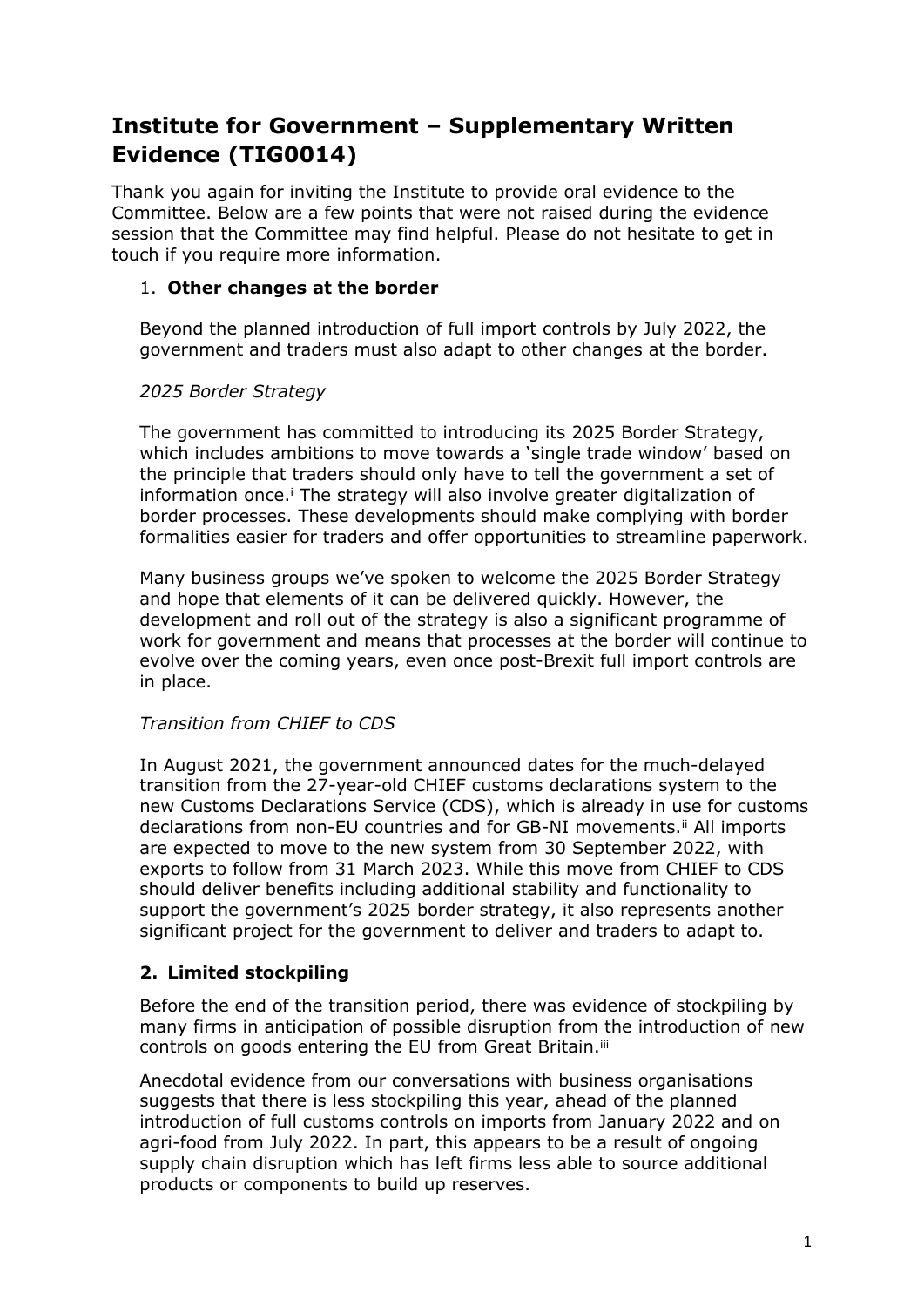In August, a survey from the Confederation of British Industry found stock levels in relation to expected sales were at the lowest levels since 1983.<sup>iv</sup> Lower levels of stockpiling may also reflect lower levels of concern about the risk of widespread, long-lasting disruption from the introduction of new import controls compared to the end of the transition period (especially given the decision to split the introduction of customs and agri-food controls). The ability to stockpile ahead of the introduction of full controls on agri-food goods from July 2022 will also be limited, given the perishable nature of many of the products subject to SPS checks.

#### **3. Measures to address non-tariff barriers to trade**

There are steps the UK government could take bilaterally and unilaterally to address non-tariff barriers to trade.

#### *Unilateral measures*

The government has already shown it is willing to use unilateral levers to delay the introduction of non-tariff barriers to trade. For instance, the UK government has repeatedly delayed the introduction of full import controls and recently extended the grace period for the recognition of the EU's 'CE' product standards marking.

Even when full border controls are in place, the UK government may take steps to ease the impact of non-tariff barriers on traders. For example, before the most recent delays to import checks, the government had indicated that it would shorten the time before import that agri-food goods need to be pre-notified to UK authorities. $<sup>v</sup>$  The government has also made</sup> clear that, even once full GB import controls are in place, they are likely to be more light touch than those imposed by the EU.vi

Full implementation of the 2025 Border Strategy should also make compliance with some border formalities simpler for traders, although it will not remove non-tariff barriers.

#### *Bilateral measures*

The UK and EU could reach agreement to reduce non-tariff barriers to trade. As discussed during the session, this could include an agreement to remove the need for safety and security declarations (as exists for EU-Swiss trade). A veterinary agreement could also reduce the need for some agri-food controls; an 'equivalence' based agreement (as proposed by the UK government) could reduce the frequency of physical, although not documentary, checks. A Swiss-style regime (as proposed by the EU) would remove the need for physical, although not documentary, checks. A veterinary agreement would also help alleviate barriers to trade between GB and NI under the Northern Ireland Protocol.

The Trade and Cooperation Agreement also includes structures to support ongoing dialogue between the UK and EU on customs and rules of origin, and on Sanitary and Phytosanitary (SPS) measures, which could pave the way to measures that reduce or remove the impact of some non-tariff barriers to trade. The Trade Specialised Committee on SPS measures met for the first time on 14 September 2021 and discussed issues such as the EU prohibition on chilled meats being imported from third countries. The Trade Specialised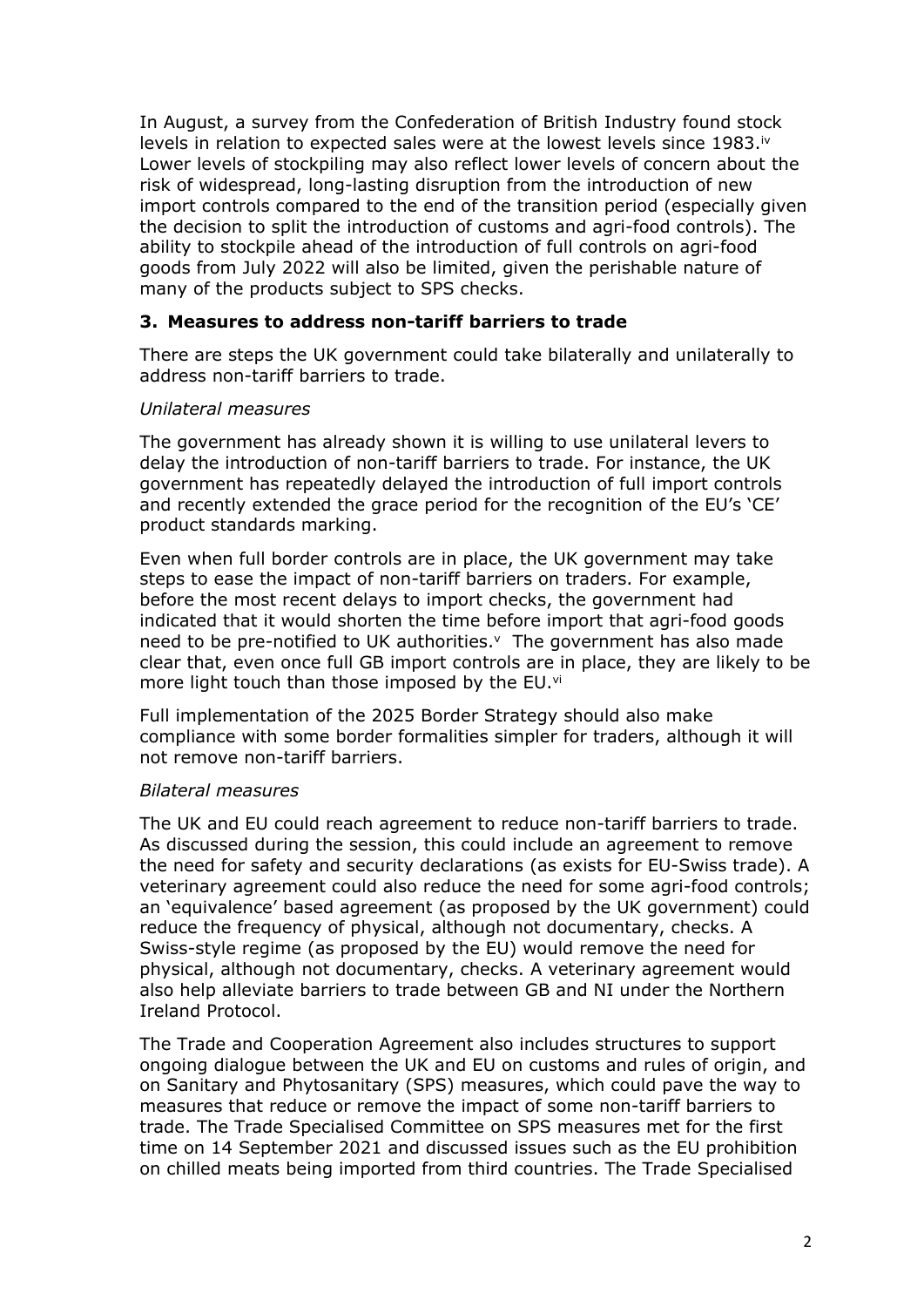Committee on Customs Cooperation and Rules of Origin met for the first time on 4 October and discussed issues including mutual recognition of trusted trader schemes.vii

Beyond formal bilateral channels, the UK government engages extensively with border authorities in EU member states. This includes hosting joint seminars for traders and ongoing dialogue on practical issues faced by businesses. Good relationships between border authorities in the UK and EU member states will not remove non-tariff barriers, but can help reduce confusion among traders about what they must do to comply with trading rules and allow issues to be addressed more quickly when they do arise.

#### 4. **Which set of changes poses a bigger challenge to traders?**

Not all traders are directly affected by both the January and July changes. While the introduction of full customs controls from January will affect all traders, the introduction of full agri-food controls in July will only directly affect traders importing goods subject to SPS rules. For those firms affected by both sets of changes, the introduction of agri-food controls is likely to be more challenging, given these involve more complex paperwork, may require physical inspections and goods to proceed through a designated border control post.

The decision to further delay the introduction of full agri-food controls means that there is now a greater separation between the introduction of full customs controls and full agri-food controls. Business groups we've spoken to believe this could be beneficial, by reducing the risk of possible 'spill over' effects in January, whereby firms not subject to agri-food controls could have been caught up in possible disruption at the border caused by unprepared agri-food traders. However, this is still a risk when full agri-food controls are introduced in July 2021.

## **Institute for Government resources**

*Institute for Government, Supply chain problems, explainer, [https://www.instituteforgovernment.org.uk/explainers/supply-chain](https://www.instituteforgovernment.org.uk/explainers/supply-chain-problems)[problems](https://www.instituteforgovernment.org.uk/explainers/supply-chain-problems)*

*Institute for Government, The government should face up to the border consequences of its Brexit deal, comment, <https://www.instituteforgovernment.org.uk/blog/border-consequences-brexit>*

*Institute for Government, The GB-EU Border, explainer, [https://www.instituteforgovernment.org.uk/explainers/future-relationship](https://www.instituteforgovernment.org.uk/explainers/future-relationship-gb-eu-border)[gb-eu-border](https://www.instituteforgovernment.org.uk/explainers/future-relationship-gb-eu-border)*

[www.gov.uk/government/publications/2025-uk-border-strategy](http://www.gov.uk/government/publications/2025-uk-border-strategy)

<sup>i</sup> Cabinet Office, 2025 UK Border Strategy, 17 December 2020,

ii HMRC, Customs Declaration Service to become UK's single customs platform, 3 August 2021, [www.gov.uk/government/news/customs-declaration-service-to-become-uks-single-customs](http://www.gov.uk/government/news/customs-declaration-service-to-become-uks-single-customs-platform)[platform](http://www.gov.uk/government/news/customs-declaration-service-to-become-uks-single-customs-platform)